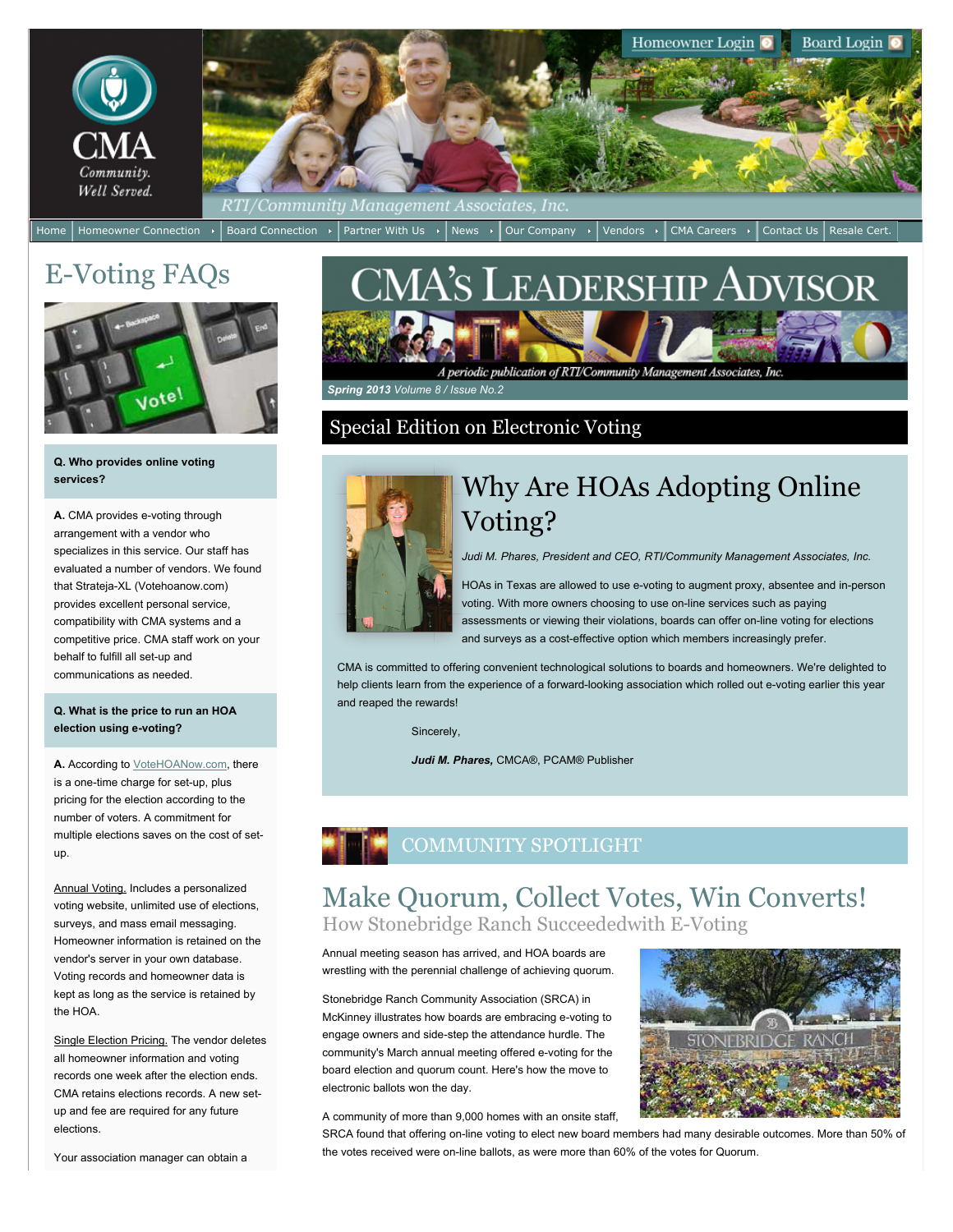quote for your association based on your needs.

**Q. Our owners' vote is based on their property value. How do you handle this?**

**A.** This is referred to as weighted voting. You would supply VHN a two column spreadsheet: One column would be the registration codes and the second column would be the weight. These numbers can be fractional, for example weights can be 1.459 or 3 or 23. This is also used when one person or company owns multiple properties.

**Q. What if some owners don't have a computer or internet access?**

**A.** Traditional paper, proxy and absentee ballots can also be provided by mail or at the annual meeting.

## Did you know?

According to [Internet World Stats](http://www.internetworldstats.com/top20.htm) more than 78% of the US population has internet access.



©2013 RTI/Community Management Associates, Inc. All rights reserved.

#### Association Manager Michael Lesku enumerated more great results:

- 1. **Timely:** The community avoided the last minute drill to canvass door-to-door to round up proxy votes on the day of the meeting. They achieved quorum four days before the meeting.
- 2. **Multi-media communications prompts:** Communications directed owners to the association website, which linked owners to the online polling site. SRCA used a combination of specific print and e-mail reminders, its print newsletter and the association website to draw in more owners to vote.
- 3. **Secure and accurate:** Voting was secured through use of a unique individual ID number. Votes were tallied and documented in a spreadsheet report, which could be reconciled with votes cast in person at the annual meeting and by proxy.
- 4. **Increased community involvement and owner awareness:** More owners chose to e-vote after viewing the candidate profiles on-line, compared with simply voting by proxy to let board members select new board members. This resulted in more owners being aware of the board candidates and becoming "virtually" involved in community governance.
- 5. **Real time tracking and reporting:** Reports pulled throughout the 3-week polling period showed that voting spiked immediately following e-mail reminders. E-voting was cut off 72 hours prior to the meeting, but voting was still available for proxy, absentee and in-person ballots.
- 6. **Cost-effective:** Compared with the cost to set up e-voting, the potential savings were significant. The costs to reconvene a meeting, such as postage to send out a notice and ballots, and rent for a meeting space, can be substantial. The expense to reconvene a meeting, in the case of SRCA, is upwards of \$20k.

"Our homeowners and board members were pleased with our e-voting experience, and we'll definitely use it again for next year's election," said SRCA Board President Jon Dell'Antonia. SRCA implemented e-voting with advice from their legal counsel to ensure they complied with criteria established by Texas statute.

A leading management company for HOAs, CMA offers convenient technology solutions to boards and homeowners. For more information, contact your association manager.

# TECHNOLOGY UPDATE

## Why More HOAs are Adopting E-Voting

by Scott McKeel, President and CEO, Strateja XL, Inc.

When my company started providing online voting to HOAs in 2007, only Oregon, Virginia and Delaware allowed community associations to elect their boards by e-voting. More recently, we've seen demand growing as a number of



states -- Maryland, South Carolina, Minnesota, Washington, Nevada and Texas -- passed bills allowing HOAs to offer electronic voting to their members. California and New Jersey are considering similar bills.

A groundswell of demand has followed these legislative and technology trends. Most of that is because many more people are looking at what technology can do for HOAs. For example, our company website traffic has increased about 1000% when comparing January 1 to March 31 2009 to the same period this year.

As is typical with new technology, board and managers were slow to

adopt it, as they just weren't sure what to do with it yet. This reminds me of the web environment for online applications in 1994, when I started a web design and application company.

Business owners regularly asked me:

- Why would we need email, we have a FAX machine?
- Why would we ever need a website?
- And now, why should our HOA adopt electronic voting?

Both board members and managers like using e-voting to conduct business of the association for several reasons:

E-Voting increases participation and is often the key factor in making quorum. In some cases HOAs that haven't made quorum in years break that losing streak in their first year.